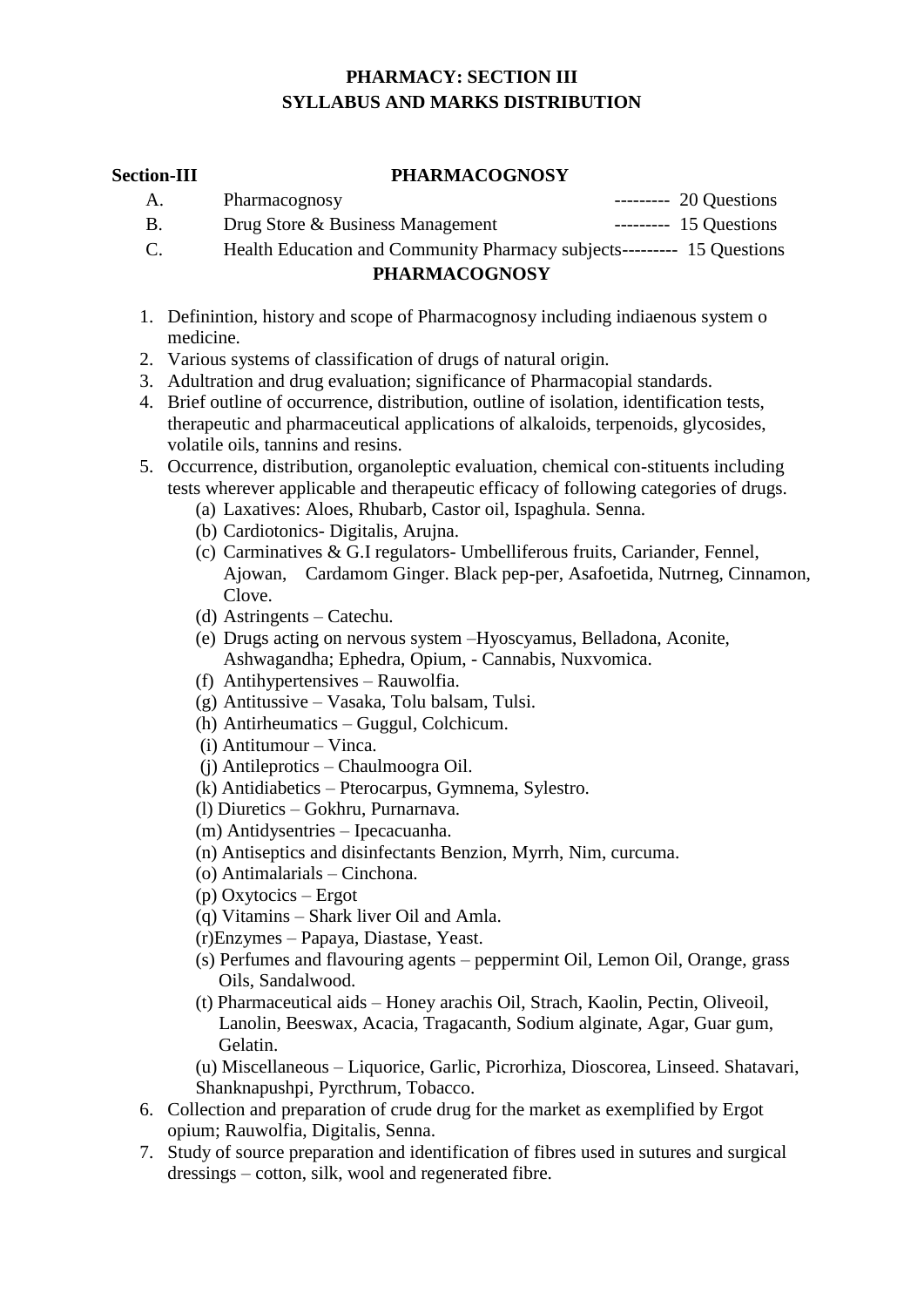8. Gross anatomical studies of Senna, Datura, Cinnamon, Cinchona, Fennel, Clove, Ginger, Nuxvomica & Ipecacuanha.

# **DRUG STORE AND BUSINESS MANAGEMENT**

- 1. Introduction Trade, industry and Commerce, Functions and subdivision of commerce, introduction of Elements of Economics and management
- 2. Forms of Business Organizations.
- 3. Channels of Distribution.
- 4. Drug House Management -Selection of Site, Space Lay-out and legal requirements. Importance and objectives of purchasing, selection of suppliers, credit information, tenders contract and price determination and legal requirements there to. Codification, handling of drug stores and other hospital supplies.
- 5. Inventory Control objects and importance, modern techniques like ABC, VED analysis, the lead time, inventory carrying cost, safety stock, minimum and maximum stock levels, economic order quantity, scrap and surplus disposal.
- 6. Sales promotion, Market Research Salesmanship, qualities of salesman, Advertising and Window Display.
- 7. Recruitment, training, evaluation and compensation of the pharmacist.
- 8. Banking and Finance Service and Functions of bank. Finance planning and sources of finance. Part-II Accountancy
	- 1. Introduction to the accounting concepts and conventions. Double entry book keeping different kinds of Account.
	- 2. Cash Book
	- 3. General Ledger and Trial Balance Sheet
	- 4. Profit and Loss Account and Balance Sheet
	- 5. Simple technique of analyzing financial statements
	- Introduction to Budgeting

# **HEALTH EDUCATION AND COMMUNITY PHARMACY SUBJECTS**

- 1. Concept of health- Definition of Physical health, mental health, social health, spiritual health determinants of health, indicator of health, concept of disease, natural history of diseases, the disease agents, concept of prevention of diseases.
- 2. Nutrition and health- Classification of foods requirements, disease induced due to deficiency of proteins, Vitamins and minerals treatment and prevention.
- 3. Demography and family planning Demography cycle, fertility, family planning, contraceptive methods, behavioral methods, natural family planning method, chemical method, mechanical methods, hormonal contraceptives, population problem of India.
- 4. First aid Emergency treatments in shock, snake bite, burns poisoning heart disease, fractures and resustication methods. Elements of minor surgery and dressings.
- 5. Environments and health Sources of water supply, water pollution, purification of water, health and air, noise light soild waste disposal and control, medical entomology, arthropod borne disease and their control, rodents, animals and diseases.
- 6. Fundamental Principles of microbiology classification of microbes, isolation, staining techniques of organisms of common diseases.
- 7. Communicable diseases Causative agents, modes of transmission and prevention. (a) Respiratory infection – Chicken pox, measles, Influenza, diphtheria whooping cough and tuberculosis.

(b) Intestinal infections; Poliomyitis, Hepatitis, Cholera, Typhoid, Food Poisioning, Hookworm infection.